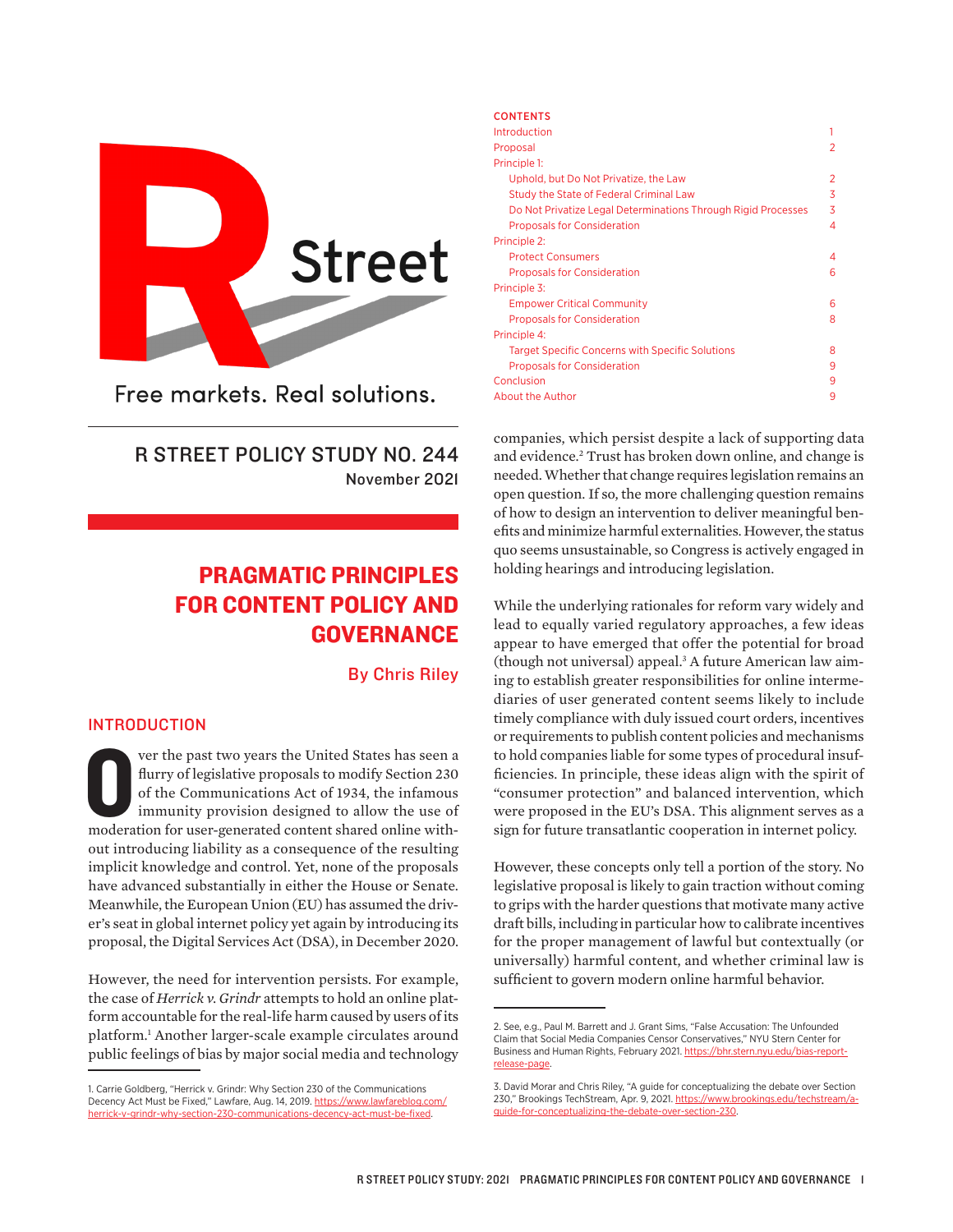The harms of online content today are multifaceted and complex, and no single law or policy change can address them in full. Yet while Americans debate and introduce countless scattered proposals derived from a smorgasbord of conflicting rationales, other countries race ahead leaving the United States further behind in its policy leadership. This paper offers principles and analysis to contribute to future legislative proposals that seek to offer pragmatic implementations of the widely held ideas noted above along with answers to the more difficult questions. The specific proposals for consideration in this paper are offered with the intention of catalyzing further and deeper study of their consequences over the coming months.

Critically, none of the proposals included in this paper include any modifications to Section 230 itself. While the law has become a lightning rod for political engagement, and the problems associated with harm online are significant, the governmental interventions suitable for making positive progress towards those problems need not be centered on that law.

As a key note of context, this paper is intended to focus solely and specifically on content policy decisions, and in particular does not propose changes to copyright law's existing notice and takedown systems. These are distinguishable on several grounds in principle, and while there are certainly some meaningful analogies or comparisons to be made between copyright infringement and the space of online harms, this paper does not seek to make them.

## PROPOSAL

Four actionable principles outlined below present a substantial and meaningful legislative intervention that could incentivize private sector investment in responsible safeguards against online harm without imposing unwarranted cost—including on those parties least well positioned to engage in effective mitigation. The recommendations that these principles collectively lead to offer a granular framework readily suitable for translation into statutory language. The principles are:

- 1. Uphold, but do not privatize, the law
- 2. Protect consumers
- 3. Empower critical community
- 4. Target specific concerns with specific solutions

# PRINCIPLE 1: UPHOLD, BUT DO NOT PRIVATIZE, THE LAW

One of the major U.S. legislative proposals on content issues is the bipartisan Platform Accountability and Consumer Transparency Act (PACT) cosponsored by Sens. Schatz (D-HI) and Thune (R-SD).<sup>4</sup> Key provisions of the PACT Act mandate compliance with court orders to remove content and activity determined to be illegal, while making clear that platforms themselves are not obligated to make determinations regarding the legality of any content.5 The EU's DSA proposal takes a similar approach toward illegal content: an intermediary's duty to take down illegal content is triggered through receipt of a standardized order from a Digital Services Coordinator (a newly defined government authority set up for DSA enforcement).<sup>6</sup>

In its approach to upholding the law, the PACT Act as introduced in 2021 does four things that seem worth including in future legislation on this topic:

- **1. Court order standard:** The PACT Act adopts a court order standard, requiring a clear and well-structured determination of illegality by a court to trigger takedown obligations.7 As Daphne Keller notes on the previous bill, the limitation of state law applicability to only defamation law may deserve further thought; however, further consideration of federal criminal law as proposed below in this paper may help close some gaps.<sup>8</sup>
- **2. Time and flexibility for takedown:** The original PACT Act required takedowns within 24 hours of sufficient notice, which is an untenable threshold; the 2021 text expands this to four days, but further analysis is needed to determine the reality of such a timetable. The bill also permits "reasonable exceptions, including concerns about the legitimacy of the notice" to the four-day threshold. New language should provide clarity and specificity to service providers on means and rationales for claiming such an exception.9
- **3. No monitoring obligation:** Like Europe's DSA proposal, the PACT Act includes clear language speci-

<sup>4.</sup> S.797, Platform Accountability and Consumer Transparency Act, 117th Congress (Hereafter: PACT Act).

<sup>5.</sup> Ibid., sec. 6(a).

<sup>6.</sup> COM/2020/825 final, Digital Services, Act, European Commission, article 8 (Hereafter: DSA).

<sup>7.</sup> PACT Act, sec. 6(a).

<sup>8.</sup> Daphne Keller, "CDA 230 reform grows up: the PACT Act has problems, but it's talking about the right things," Center for Internet and Society of Stanford Law School, July 16, 2020. [https://cyberlaw.stanford.edu/blog/2020/07/cda-230-reform](https://cyberlaw.stanford.edu/blog/2020/07/cda-230-reform-grows-pact-act-has-problems-it%E2%80%99s-talking-about-right-things)[grows-pact-act-has-problems-it%E2%80%99s-talking-about-right-things.](https://cyberlaw.stanford.edu/blog/2020/07/cda-230-reform-grows-pact-act-has-problems-it%E2%80%99s-talking-about-right-things)

<sup>9.</sup> PACT Act, sec. 5(c)(1)(A)(i).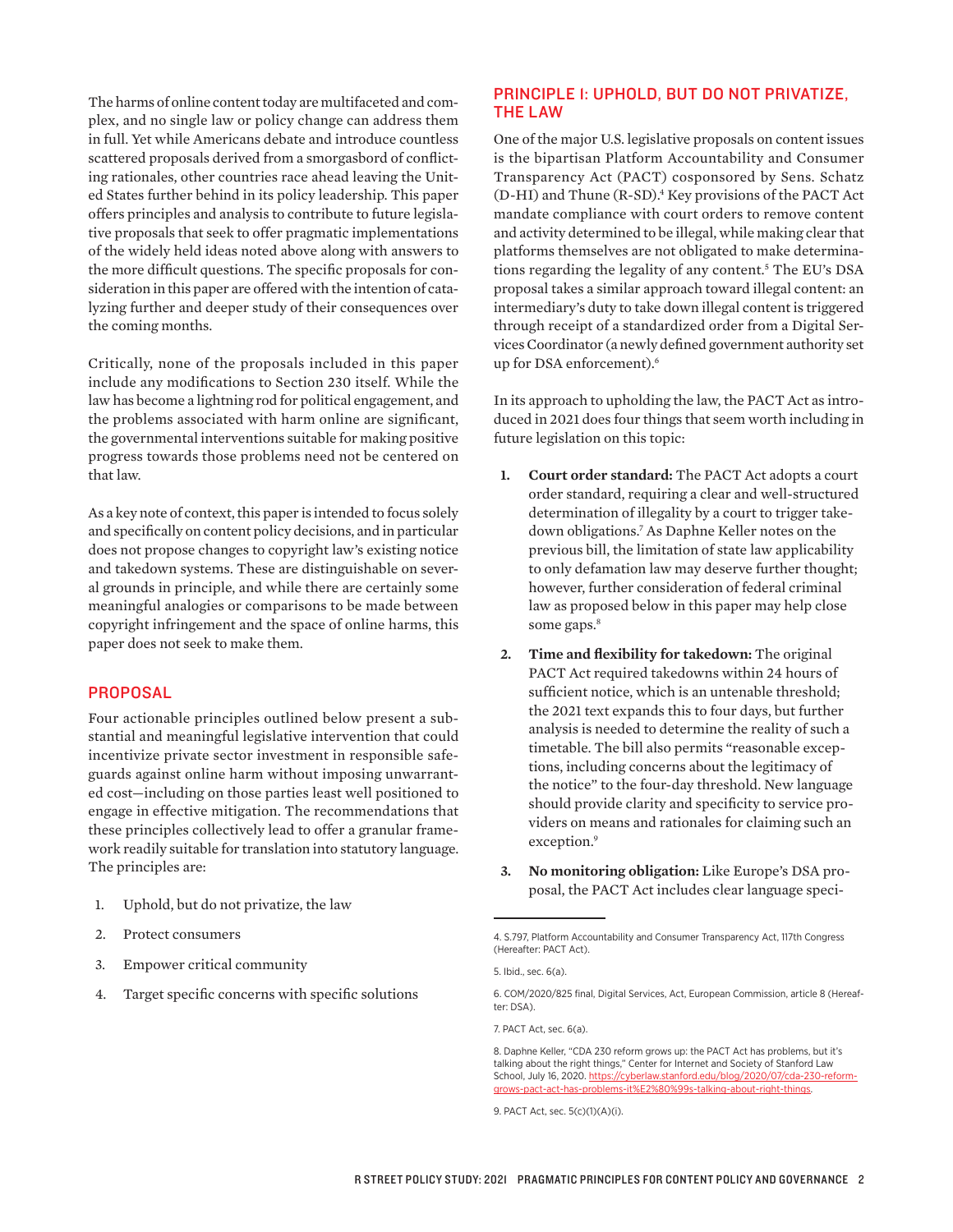fying that intermediaries are not required by law to take affirmative steps to identify potentially illegal content. Rather, the obligations of intermediaries are limited to reactive responses that are triggered by the provision of external identification of illegality.10

**4. Infrastructure exemption:** The PACT Act includes clear language exempting non-user-facing providers of infrastructure from the bill's transparency and process obligations, including a broad range of services from web-hosting to cloud services.<sup>11</sup>

# Study the State of Federal Criminal Law

Federal criminal law is broadly exempted from Section 230's immunity, but whether federal criminal law itself is up to the task for modern online crime is an open and legitimate question. There may be gaps that limit law enforcement's ability to identify and penalize online harm in ways that deserve remedy, and while this is a cross-cutting issue that goes beyond the core of Section 230, some understandably combine it with Section 230 proposals. For example, the Perault proposal, suggests amending criminal law in the context of Section 230 reform by creating new prohibitions related to voting disinformation to target specific vectors of online harm.<sup>12</sup>

Rather than modifying federal criminal law directly, legislation should include guidance and resources for the Department of Justice to study the scope of protection in federal criminal law in the context of online harm, along the lines of the limitations raised by the Perault proposal, but through a holistic view. A constructive approach to such inquiry would focus on the principals engaging in activity rather than the platform's contributory activities, and in particular whether their actions ought to be considered criminal. Where federal criminal behavior takes place, platform responsibility becomes legally relevant through the existing carve-out within Section 230 for federal crimes. Further research and analysis, along with separation of the legislative vehicles for addressing platform practices and the underlying legality of content and user behavior, seems warranted and suitable for addressing such complex issues. In practice, there remains a substantial difference between the possibility of justice through effectively designed law and the reality of equitable access to justice for victims of harm; however, this challenge lies well beyond the scope of this paper.

Separately, the Protecting Americans from Dangerous Algorithms Act (PADAA) of Reps. Malinowski (D-NJ) and Eshoo

(D-CA) would waive Section 230 immunity where a large platform uses algorithmic amplification and is accused in a civil action of liability under three specific sections of law related to foreign terrorism, domestic extremism and threats to civil rights.<sup>13</sup> As these particular harms have a clear nexus to potential criminal law, rather than creating greater civil liability, the aforementioned DOJ study should consider these sections of law as well, and evaluate whether criminal liability is sufficient in the online context or whether there are meaningful gaps in current law leading to skewed incentives not to take greater action to limit the algorithmic amplification of harmful content.

# Do Not Privatize Legal Determinations Through Rigid Processes

Perceived deficiencies in the court order standard as a centerpiece for private sector compliance come not just in its scope, but also in its speed (e.g. the four-day compliance window of the PACT Act). Thus, many proposals identify nonjudicial, non-legislative process shortcuts to develop minimum standards of responsible conduct above and beyond compliance with court orders. Such proposals result in the effective privatization of governmental legal functions in highly problematic ways.

Facebook's proposal, as laid out in Congressional testimony, includes a third party evaluation of the adequacy of their platform systems for identifying and removing unlawful conduct.14 The EARN IT Act by Sens. Graham (R-SC), Blumenthal (D-CT), and many others addresses the same high-level problem by designating a commission of mixed government and non-government stakeholders to set reasonability standards.<sup>15</sup> The chosen commission must recommend best practices by a certain deadline to Congress, which then enacts said practices into law through accelerated procedures. While the two proposals differ in many respects, both will put onus on a company to make proactive determinations about the legality of content and behavior online as a way of appearing more effective at identifying and removing unlawful content. Furthermore, both assume the ability to reach agreement on very difficult procedural balancing questions, a fragile assumption that is likely to fail in practice.

It is not feasible to make behavioral obligations fit moving targets when it comes to questions of sufficiency of process in speech regulation. Such regulation need not be forced, as the proposed DSA in Europe demonstrates by including

<sup>10.</sup> Ibid., sec. 6(a).

<sup>11.</sup> Ibid., sec 5(f).

<sup>12.</sup> Matt Perault, "Section 230: A Reform Agenda for the Next Administration," Day One Project, Oct. 26, 2020, p. 5. [https://www.dayoneproject.org/post/section-230-re](https://www.dayoneproject.org/post/section-230-reform)[form.](https://www.dayoneproject.org/post/section-230-reform)

<sup>13.</sup> H.R. 8636, Protecting Americans from Dangerous Algorithms Act, 116th Congress.

<sup>14.</sup> Testimony of Mark Zuckerberg, House Subcommittees on Consumer Protection & Commerce and Communications & Technology, Committee on Energy and Commerce, "Testimony of Mark Zuckerberg, Facebook, Inc.," 117th Congress, March 25, 2021. [https://docs.house.gov/meetings/IF/IF16/20210325/111407/HHRG-117-IF16-](https://docs.house.gov/meetings/IF/IF16/20210325/111407/HHRG-117-IF16-Wstate-ZuckerbergM-20210325-U1.pdf) [Wstate-ZuckerbergM-20210325-U1.pdf.](https://docs.house.gov/meetings/IF/IF16/20210325/111407/HHRG-117-IF16-Wstate-ZuckerbergM-20210325-U1.pdf)

<sup>15.</sup> S.3398, EARN IT Act of 2020, 116th Congress.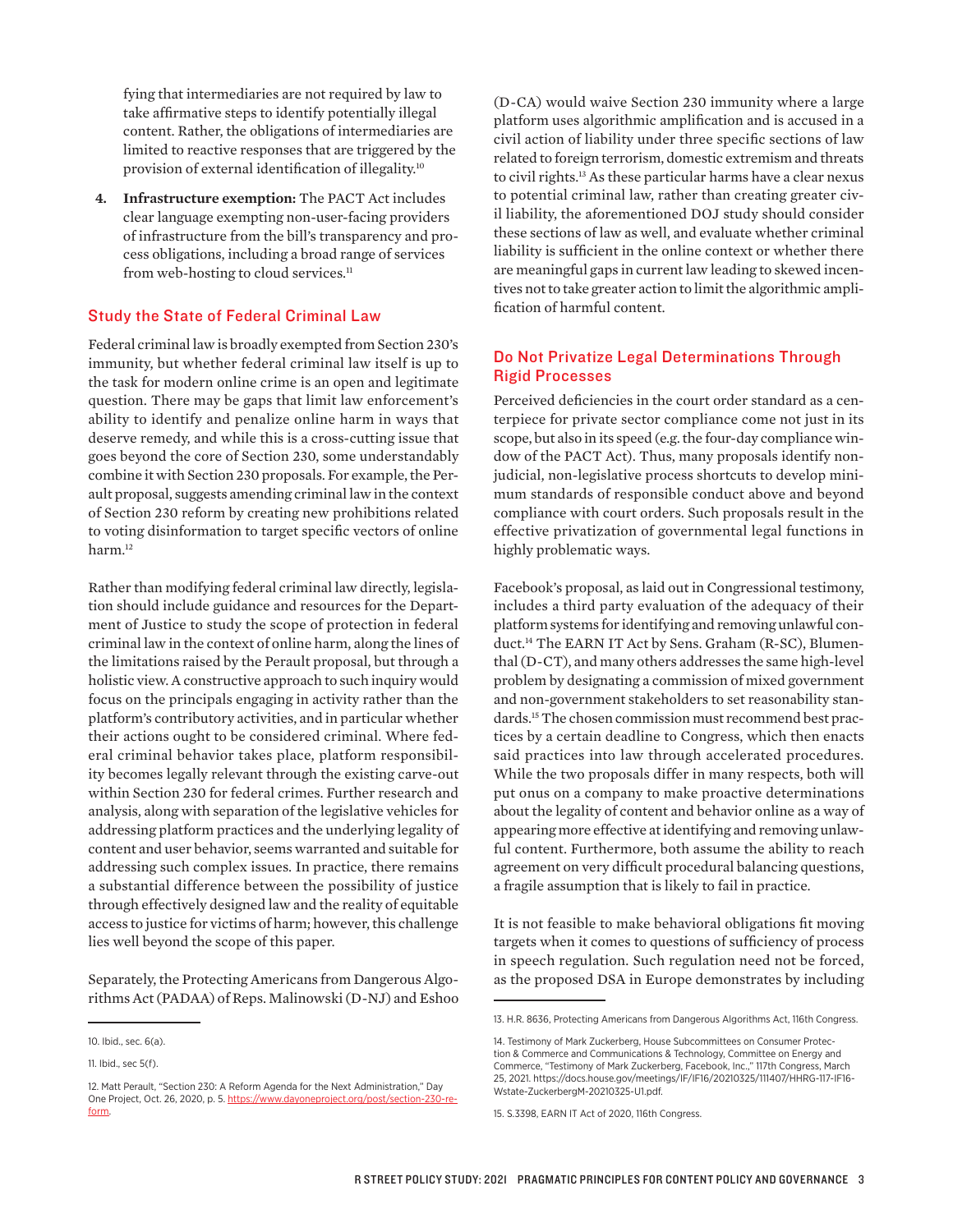heightened obligations for "very large online platforms," under which platforms must conduct risk assessments, take reasonable and effective measures to mitigate risks through process improvements, and submit themselves to external and independent audits.<sup>16</sup> This combination of meaningful obligations preserves a focus on responsible processes as developed and evaluated by non-governmental entities, while drawing a clear line short of setting specific obligations through government action. Rather than privatize governmental determinations of legality, the better approach is to uphold duly protected legal processes and set higher bars for good behavior through consumer protection and community empowerment models, as the next two principles will articulate in more detail.

## Proposals for Consideration:

- Codify the court order standard as the necessary and sufficient private sector compliance for content takedowns.
- Codify compliance with court orders through fourday windows to take down content, with clarified exceptions language.
- Incorporate in statute that no general monitoring for potential illegality is or can be required of platforms, following the example of Europe's E-Commerce Directive.
- Exempt infrastructure services from the scope of content transparency and process obligations (as proposed in this principle and in the next).
- Authorize and resource a Department of Justice study on the scope and effectiveness of criminal law for modern day online harm, seeking to identify gaps to close through future legislation.
- State the intention of legislation to avoid the creation of incentives for private determination of legality of online activity, a fundamentally governmental authority.

# PRINCIPLE 2: PROTECT CONSUMERS

Section 230-related reform aims far beyond setting processes and standards regarding the handling of content or behavior that is illegal in any particular legal jurisdiction. For such "lawful but harmful" content, the policies of service providers serve as the primary rule. Where moderators interpreting such policies implement blocking or other differential treatment, the platform's consumers are affected and their perception of the fairness of such action depends largely on the policies and processes offered by the service provider. Many

Section 230 reform proposals seek to change that calculus by mandating the adoption and disclosure of some level of content policies and attendant processes to ensure platform consumers are protected.

Both the Digital Services Act and the PACT Act embrace the frame of consumer protection as central to their respective regulatory approaches.<sup>17</sup> Under a consumer protection approach, the role of government is to ensure transparent content policies and processes are followed, not to secondguess their substance or interpretation. In particular, under this philosophy, courts and government functions are not meant to make independent judgments regarding the interpretation of content policy.

Four pieces are critical for effective consumer protection in the context of moderating lawful content online:

- **1. Transparent content policies:** Intermediaries must have content policies providing guidance on acceptable content and behavior, and must make these content policies readily available. Content policies should provide sufficient information to be useful for the intermediary's users, however there is today no clear, shared standard for what constitutes sufficiency. Such policies should include some disclosure of triggers that generate deprioritizing or other forms of non-organic treatment of content or accounts, in addition to blocking. At the same time, content policies may be described with some generality to ensure forward-looking agility and resist gamification and abuse.
- **2. Notification for affected users:** When content or accounts are affected by targeted, reactive actions to enforce platform content policies, the affected users must be notified, consistent with the guidelines of the Santa Clara Principles.<sup>18</sup> In particular, such notice should include enough specificity of detail to allow a user to take corrective measures and learn from the action to improve the quality of future engagement.
- **3. Meaningful appeals mechanisms:** Users whose content or accounts are affected by content policy driven mitigation must be provided with some mechanism for appealing to the platform service provider, and should be informed of such mechanism in the

<sup>16.</sup> See, e.g., DSA, article 25; Ibid., article 26; Ibid., article 27, article 28.

<sup>17.</sup> Ibid.; Office of Sen. Thune, "Thune, Schatz Introduce Legislation to Update Section 230, Strengthen Rules, Transparency on Online Content Moderation, Hold Internet Companies Accountable for Moderation Practices," Press Release, June 24, 2020. [https://www.thune.senate.gov/public/index.cfm/2020/6/thune-schatz-introduce](https://www.thune.senate.gov/public/index.cfm/2020/6/thune-schatz-introduce-legislation-to-update-section-230-strengthen-rules-transparency-on-online-content-moderation-hold-internet-companies-accountable-for-moderation-practices)[legislation-to-update-section-230-strengthen-rules-transparency-on-online-content](https://www.thune.senate.gov/public/index.cfm/2020/6/thune-schatz-introduce-legislation-to-update-section-230-strengthen-rules-transparency-on-online-content-moderation-hold-internet-companies-accountable-for-moderation-practices)[moderation-hold-internet-companies-accountable-for-moderation-practices.](https://www.thune.senate.gov/public/index.cfm/2020/6/thune-schatz-introduce-legislation-to-update-section-230-strengthen-rules-transparency-on-online-content-moderation-hold-internet-companies-accountable-for-moderation-practices)

<sup>18. &</sup>quot;The Santa Clara Principles on Transparency and Accountability in Content Moderation," Santa Clara Principles, last accessed June 23, 2021. [https://santaclaraprin](https://santaclaraprinciples.org)[ciples.org](https://santaclaraprinciples.org).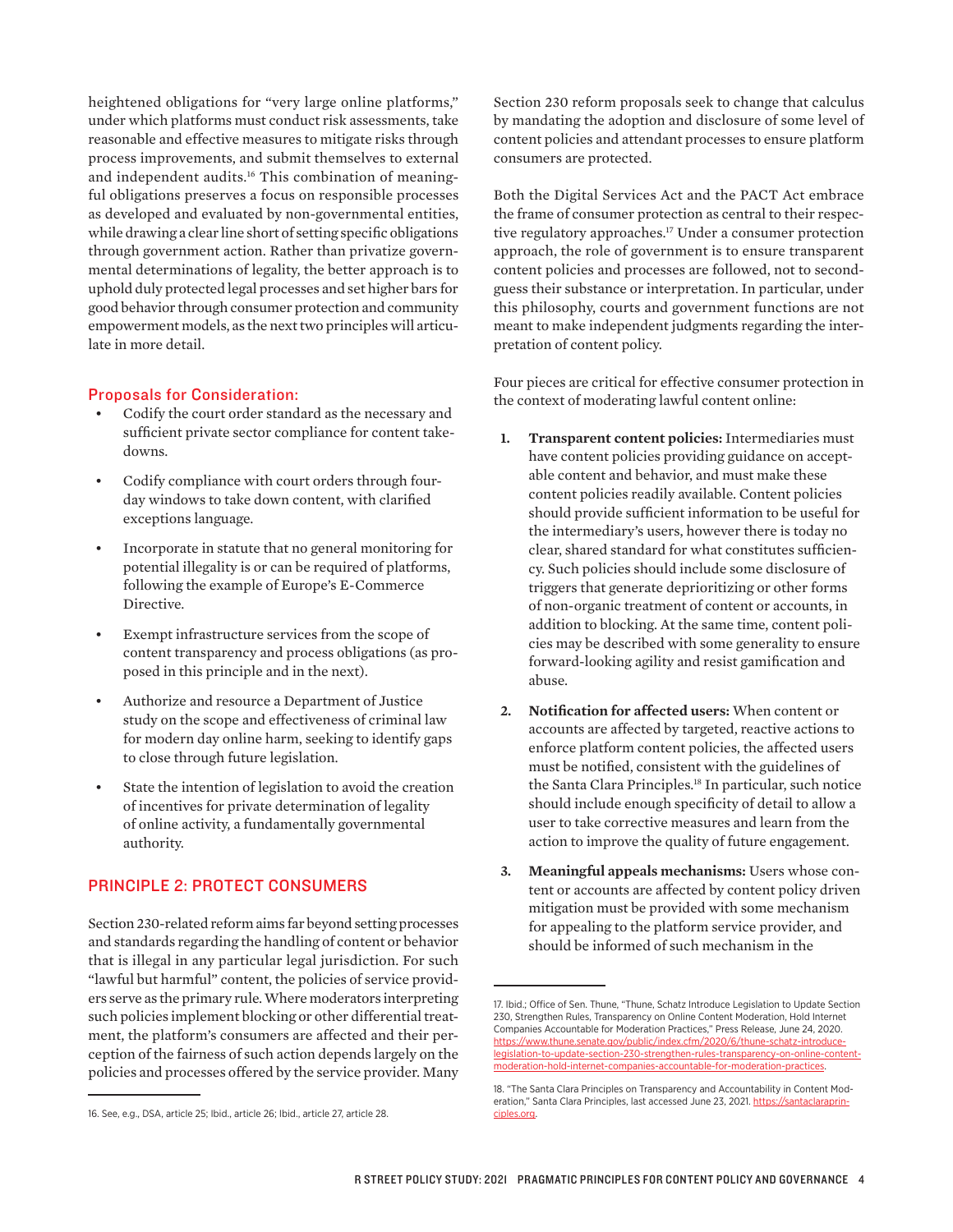notification of action, consistent with the guidelines of the Santa Clara Principles.

**4. Legal consequences for procedural, not substantive, deficiencies:** Content-based judgments should be managed entirely by the platform itself, and not a court or other government actor or agency. When a company does not comply with its own procedural obligations, some form of government intervention and redress may be appropriate, particularly if noncompliance is systemic. However, deference to the company should be given regarding the substantive interpretation of a company's content policies.

The distinction between permissible legal review of alleged procedural deficiencies and deference on alleged substantive deficiencies parallels the "don't privatize the law" disclaimer of the first principle. The proposed framework here essentially seeks to keep companies and governments in their own lanes of expertise with the government authorized to determine legality, and companies authorized to interpret and apply their own policies and services. In the context of this principle, where courts, legislatures, or regulators substitute their own judgment for that of a company in the interpretation of the company's own content policies, the governance framework has gone beyond the boundaries of "consumer protection" and entered directly the territory of speech regulation.

The Federal Trade Commission (FTC) can serve as the governmental backstop for consumer protection issues arising from content policy and practice disputes given its active engagement with company privacy policies. The FTC is fully capable of evaluating structural and procedural questions, such as whether a company's promises as articulated in its terms of service are implemented through correct procedures. However, walking the fine line between consumer protection and speech regulation requires clear guardrails on FTC review to prevent the agency from inserting its own judgment in place of a company's in the interpretation of the company's own policy.

One consequence of this separation of powers is that government actors would lack the power to set any particular standards with regards to lawful but harmful content. The status quo is insufficient in this regard, and better standards are needed. A more effective and less harmful mechanism for continuous ratcheting up of reasonability lies not in government action or other forms of hard law, but rather in the close engagement of an expert critical community and other levers for pressure, which will be discussed in the next principle of this framework.19

Consumer protection solves two distinct problems with content moderation. First, clarifying expectations and processes around how content policies are interpreted helps protect consumers directly. And second, transparency helps to enable and catalyze the effective functioning of the critical community, which then develops ever-evolving standards of responsibility and holds platforms to account where they fall short. Without sufficient transparency in content policies and processes, the critical community cannot know the full extent of what platforms are doing in practice, and without the assurance of procedural implementation the critical community cannot rely on information that is voluntarily provided.

Both the PACT Act and the Digital Services Act adopt their consumer protection rules as standalone obligations for platforms, rather than implementing them as requirements for the receipt of immunity under Section 230. For any mandates related to consumer protection, such an approach makes the most sense, as there is no inherent relationship between the benefits of these obligations and the specific context of civil immunity.

The question remains whether and to what extent a mandate for disclosure is in fact necessary, and how such a mandate could be designed when the nature of content policies and practices must change (sometimes rapidly) and include some amount of generality. In practice, services of sufficient scale already offer content policies and appeals mechanisms, although there is always room for improvement and not all stakeholders believe current levels of disclosure are sufficient to provide clarity for users.<sup>20</sup> While smaller services may not meet the same standards, the increasing professionalization of the trust and safety space will help build better practices.<sup>21</sup> Furthermore, given the vast diversity of services and content policies, and the utility and benefits of continuing to encourage diversity rather than to constrain it, the design of a legislative mandate to apply to both current and future intermediaries of user-generated content would be difficult.

However, state law continues to move forward, and the passage of one or more state bills may change both the political calculus and the policy impact of adopting a federal mandate. In particular, California's AB-587 bill includes specific requirements for changes to the terms of service and content moderation practices to be included within a company's public terms of service as well as obligatory quarterly

<sup>19.</sup> Chris Riley, "The need for a robust critical community in content policy," *Medium*, Sep. 25, 2020. [https://mchrisriley.medium.com/the-need-for-a-robust-critical-com](https://mchrisriley.medium.com/the-need-for-a-robust-critical-community-in-content-policy-7572679d008c)[munity-in-content-policy-7572679d008c](https://mchrisriley.medium.com/the-need-for-a-robust-critical-community-in-content-policy-7572679d008c).

<sup>20.</sup> See, e.g., Kara Frederick, "Steven Crowder Is Suing YouTube Over Vague Rules, but It's Not Just About Him," The Heritage Foundation, May 21, 2021. [https://www.](https://www.heritage.org/technology/commentary/steven-crowder-suing-youtube-over-vague-rules-its-not-just-about-him) [heritage.org/technology/commentary/steven-crowder-suing-youtube-over-vague](https://www.heritage.org/technology/commentary/steven-crowder-suing-youtube-over-vague-rules-its-not-just-about-him)[rules-its-not-just-about-him.](https://www.heritage.org/technology/commentary/steven-crowder-suing-youtube-over-vague-rules-its-not-just-about-him)

<sup>21.</sup> See, e.g., "About us," The Trust & Safety Professional Association, last accessed, June 23, 2021. [https://www.tspa.info.](https://www.tspa.info/)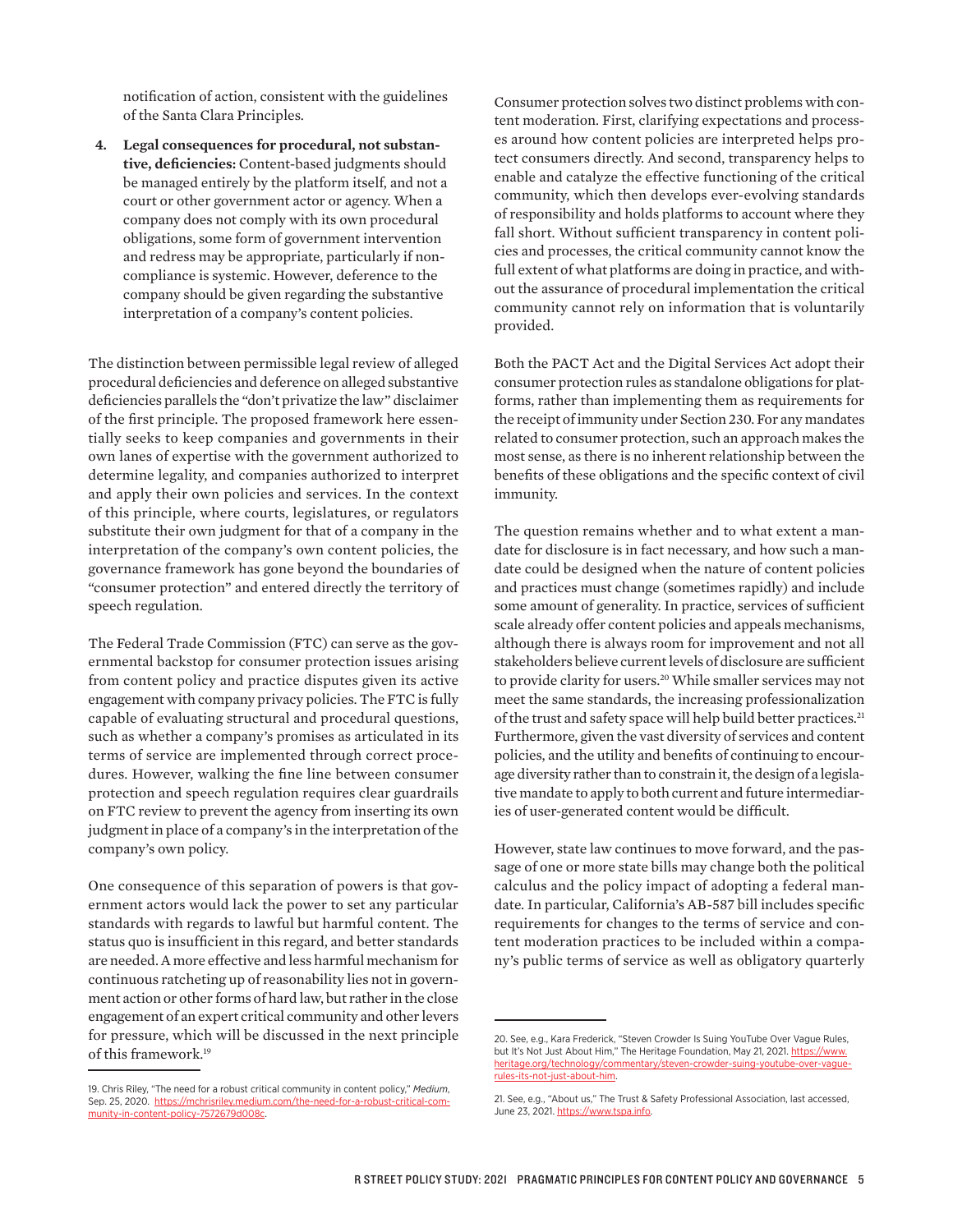reports.22 AB-587 notably limits its scope to companies with over \$100 million in annual gross revenue, following the lead of the DSA which defines "Very Large Online Platforms" and subjects them to its highest regulatory obstacles.23 Should AB-587 or a similar law pass, there may be added value in a federal disclosure mandate to create consistency across states through policy action and preemption.

In the interim, as the Federal Trade Commission separately considers the scale of its current rulemaking authority, a component of such inquiry should be whether it would be both feasible and desirable to undertake a rulemaking process on the current state of content policy disclosure practices. These considerations would need to include the specificity and clarity of *ex ante* content policies as well as the procedural completeness of associated processes including notifications and appeal mechanisms.

#### Proposals for Consideration:

- Provide resources to the FTC sufficient for the agency to use its existing authority regarding unfair and deceptive practices to receive complaints of procedural deficiencies with respect to its publicly disclosed practices; pair such resources with guardrails limiting FTC action solely to procedural deficiencies, and barring the FTC from engaging in the substantive interpretation of content policy.
- Encourage the FTC to conduct an inquiry into the current state of content policy disclosure practices and determine if further action such as a rulemaking proceeding is desirable to calibrate disclosure obligations.

#### PRINCIPLE 3: EMPOWER CRITICAL COMMUNITY

There are a number of mechanisms that can hold platforms accountable for taking meaningful steps to prevent harm that do not center around a government setting standards for responsible behavior. Soft law forces—including voluntary best practices and codes of conduct, as well as normative pressure brought about through public campaigns provide effective levers in many contexts through a robust critical community of independent civil society advocates, researchers and other stakeholders. In the nuanced and fluid context of online content control, critical community as an exercise of soft law is not inherently less effective than hard law. Rather, it builds flexible, adaptive, and evolving pressure towards responsibility and accountability that can set and enforce higher and more effective bars for responsible behavior than any terminal legislation, particularly in a

country with as many limitations on governmental authority as the United States.

Within the framework that this paper proposes, soft law structures are natural and necessary complements to the hard law associated with court order compliance and consumer protection obligations. The most agile respondents to malign private sector behavior are not government agencies or courts, which are (rightly) slowed with procedural safeguards and other limitations. Instead, the critical community surrounding industry remains vigilant with every change in content policy and every visible outcome of a private sector decision, armed in an ideal state with sufficient resources and expertise to offer real-time feedback on specific corporate practices. Regardless of one's threat model assumptions with regard to the private sector, such a critical community serves immense value. For hostile actors or actions, a critical community serves as a watchdog function to corral and wield public opprobrium; for well-meaning but mistaken contexts, a critical community helps companies see around their own blind spots and craft more inclusive and effective policies and procedures.

Investment in a robust critical community offers a different vision of external oversight compared to one of the few experimental structures developed and tested at scale: the Oversight Board designed and funded by Facebook. The Oversight Board was built to be both independent and final, in that Facebook committed both to supporting the Board financially without retaining influence, and to abiding by decisions made by the Board. The inclusion of global and diverse board members helps bring new perspectives to complex decisions, similar to a critical community. However, the Board's sheen of formal authority comes at the expense of substantial time and political cost to build and execute it compared to a more scalable, fully independent critical community.

As described here, a critical community is fundamentally non-governmental in nature. Yet its success at oversight is highly dependent on sufficient insight into private sector practices, which can be improved through properly designed transparency and accountability mandates adopted under the auspices of consumer protection. Influence over private sector practices comes from a combination of insight and messaging, bringing public opprobrium that can harm reputation with consequences for business relationships and customer retention as well as the possibility of future direct legal and legislative consequences.<sup>24</sup>

One further dimension of added value in empowering critical community for normative development and influence is the ability to bring in perspectives from underrepresented com-

<sup>22.</sup> AB-587, Social media companies: terms of service, California Legislature 2021- 2022 regular session.

<sup>24.</sup> See, e.g., "Stop Hate for Profit," Stop Hate for Profit Campaign, last accessed June 23, 2021. [https://www.stophateforprofit.org](https://www.stophateforprofit.org/).

<sup>23.</sup> DSA, article 25.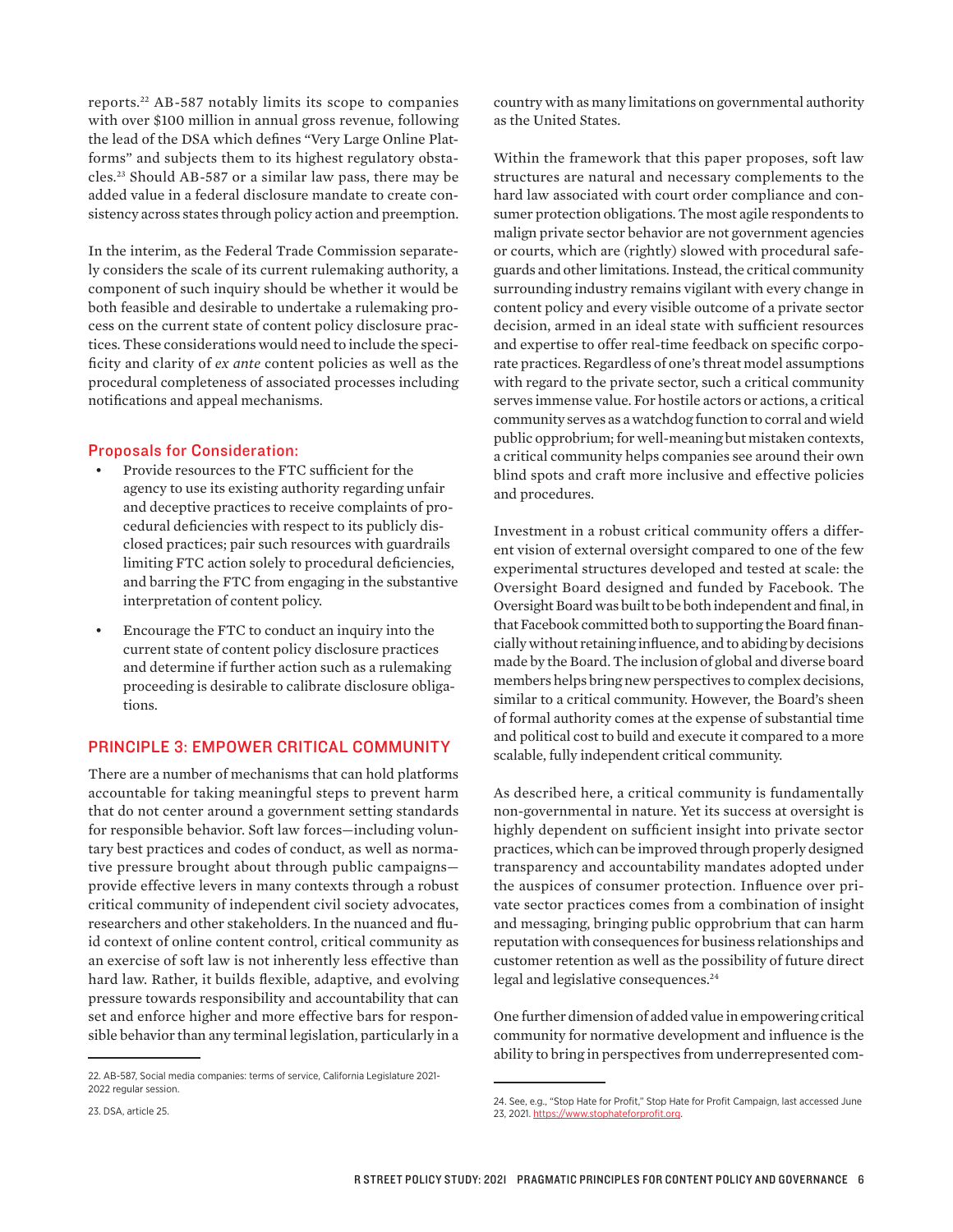munities and new voices who may face barriers in the normal course of engagement with technology companies and even governmental processes. Diverse contributions enrich policy conversations immensely and help well-meaning actors see around their own blind spots, with the potential for immediate benefit and better collective long-term outcomes.

Two affirmative steps can be taken within a content regulatory framework to facilitate the emergence and effectiveness of critical community:

- **1. Kickstart community through multi-stakeholder processes**: Congress can authorize and fund the execution of a multi-stakeholder process to better understand the problems inherent in online content facilitation. This will act as an accelerant for community awareness and productivity, and help develop roadmaps and frameworks for improvement.25 A key discussion within that process should be the appropriate disclosure of factors used in recommendation engines as well as learnings from changes made to such systems to mitigate harm.
- **2. Fund research and beneficial community activity**: The United States government, through the National Science Foundation among other agencies, provides substantial funding for basic science and research that leads to the development of powerful technologies. To compel further work robust support is needed for appropriate research into the real-world effects of technology systems.<sup>26</sup> Such research may face challenges with at scale access to relevant data and systems, and potentially with negotiations for greater access as a consequence of modern privacy law. These challenges may be overcome with time, or some form of intervention may be needed to reach the full benefits of funding.<sup>27</sup>

Hard law interventions designed to calibrate private sector practices for online content come in two broad forms: specifically mandated practices, and substantive limits to the use of Section 230. Specific behavioral mandates are difficult if not impossible in practice because of the diversity of online content contexts (making such remedies limited and/or unscalable) and the challenges of constitutionality (and politics) in legislating limits on lawful activity including speech.

Limiting the use of Section 230 in certain circumstances defaults the review of law to a case-by-case court review of potential contributions by online platforms to liability where injury has occurred. The EARN IT Act takes a slightly different approach through its establishment of a "Commission" consisting of high-ranking political appointees.<sup>28</sup> In practice, neither courts nor commissions are designed to evolve over time or to be inclusive in the same way as a critical community; thus, hard law runs the risk of having a continually incomplete lens for review.

It is understandably tempting to assume that courts will be reasonable or that Congress will legislate to ensure a standard of reasonability applies to their review of private sector behavior.<sup>29</sup> Courts then become empowered to determine whether a platform's behavior has sufficient centrality to an end user's harmful action, and whether a platform's normal content and service precautions against possible future harm were sufficient. Mistakes will be made in such a balancing exercise, resulting both in actual harm and in private sector chilling effects resulting in conservativism rather than the desired responsiveness.30 This risk is greater than usual when reaching the right balance requires a detailed understanding of the underlying technology and its functionality, and it is greater still in contexts where the technologies and practices of online content management change frequently and rapidly. Unfortunately, these two amplifying conditions are almost always applicable in practice. Simply put, an expert critical community can adapt at pace with tech, but courts and caselaw cannot.

The central spirit of Section 230 is the shifting of responsibility for rapid reaction to online harm away from court systems and processes to the private sector, because companies can respond more quickly to moderate their systems than courts can evolve standards for responsibility over time through the development of caselaw. While legislative processes and commissions may mitigate some of the delay and limitations of common law, that small improvement comes at the expense of greater risk of politicization and procedural breakdowns.

Online harm is very real, and the challenge for policymakers is how to align incentives to encourage the agile and responsive use of all possible forms of mitigation in transparent and responsive ways. But introducing substantive second-guessing of careful speech balances through the heavy influence of courts or commissions is not the answer.

<sup>25.</sup> Emily Birnbaum, "Commerce Department nominee advocates for Section 230 reform," *Protocol*, Jan. 26, 2021. [https://www.protocol.com/bulletins/gina-raimondo](https://www.protocol.com/bulletins/gina-raimondo-section-230-reform)[section-230-reform](https://www.protocol.com/bulletins/gina-raimondo-section-230-reform).

<sup>26.</sup> See, e.g., "Designing Accountable Software Systems (DASS) Program Solicitation" National Science Foundation, April 19, 2021. [https://www.nsf.gov/pubs/2021/](https://www.nsf.gov/pubs/2021/nsf21554/nsf21554.htm) [nsf21554/nsf21554.htm](https://www.nsf.gov/pubs/2021/nsf21554/nsf21554.htm).

<sup>27.</sup> See, e.g., Nathaniel Persily and Joshua A. Tucker, eds., *Social Media and Democracy: The State of the Field, Prospects for Reform* (Cambridge University Press, 2020), pp. 313-14.

<sup>28.</sup> S.3398, EARN IT Act, 116th Congress.

<sup>29.</sup> Danielle Keats Citron and Benjamin Wittes, "The Internet Will Not Break: Denying Bad Samaritans §230 Immunity," *Fordham Law Review* 86:401 (2017). [https://](https://ir.lawnet.fordham.edu/flr/vol86/iss2/3) [ir.lawnet.fordham.edu/flr/vol86/iss2/3](https://ir.lawnet.fordham.edu/flr/vol86/iss2/3).

<sup>30.</sup> Eric Goldman, "Content Moderation Remedies," *SSRN*, March 21, 2021. [https://ssrn.](https://ssrn.com/abstract=3810580) [com/abstract=3810580.](https://ssrn.com/abstract=3810580)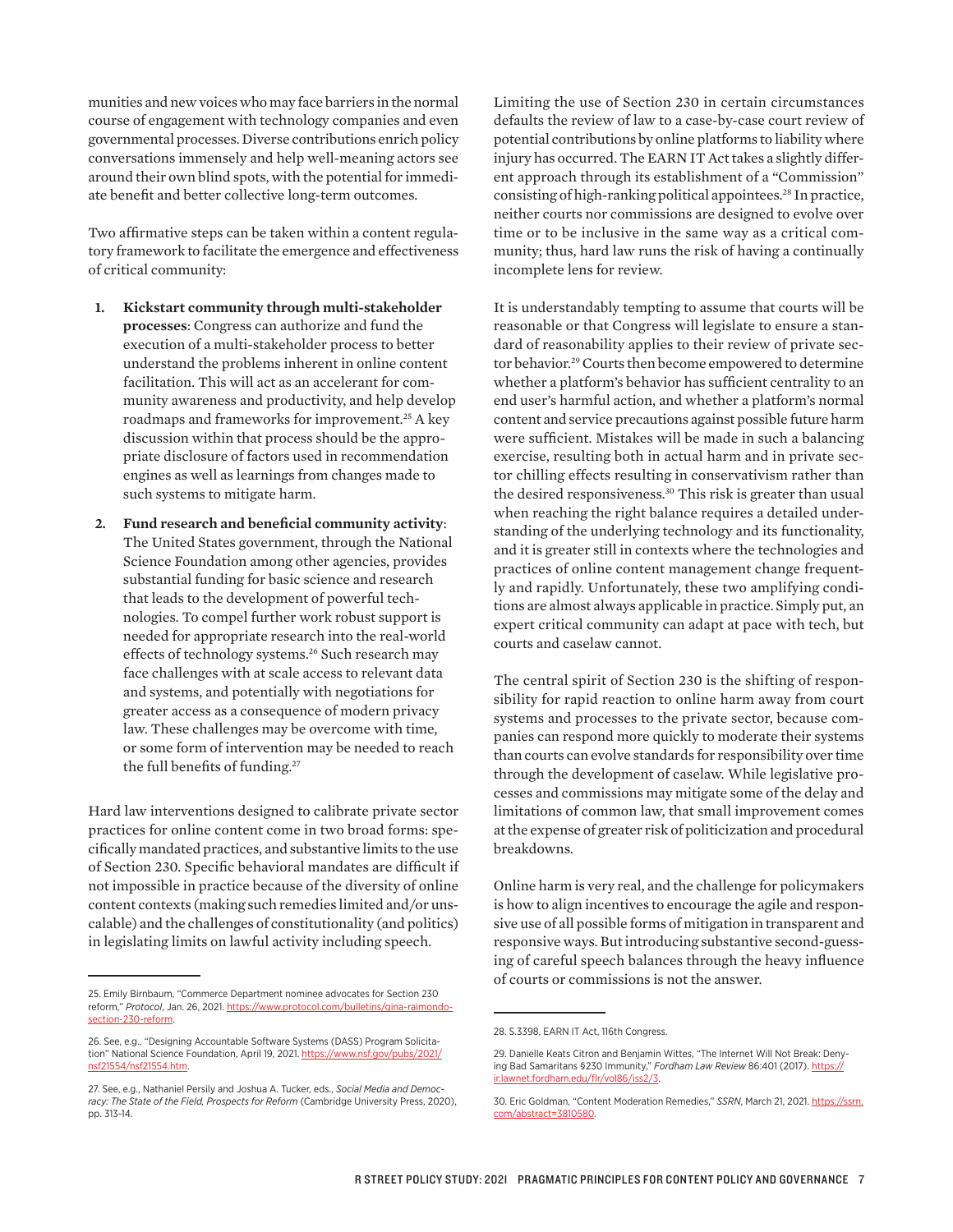## Proposals for Consideration:

- Authorize and resource the National Telecommunications and Information Administration to convene multi-stakeholder discussions regarding the state of play of content moderation and management online, to include private sector, public interest, academic and government actors.
- Invest in research through the National Science Foundation to better understand the real-world effects of internet technologies that intermediate human social and economic activity online.
- State the intention of legislation to preserve the role of soft law in setting evolving standards of responsibility for online content management, and to avoid the use of common law or political processes to set rigid standards of sufficiency.

# PRINCIPLE 4: TARGET SPECIFIC CONCERNS WITH SPECIFIC SOLUTIONS

Many legislative proposals specify certain crimes to create carve-outs from the immunity provisions of Section 230.31 By and large, these proposals are designed to capture organic, unpaid speech, increasing the potential surface area for liability to virtually all online activity. These are politically advantageous proposals as they focus on the breadth and/ or severity of the crimes involved, such as cyber-stalking or civil rights violations, and the proposals build on existing carve-outs for federal crimes like sex trafficking and intellectual property violations. However, many calls for carveouts include broadly defined categories of harm, including incitement to violence, hate speech, and disinformation. Given that the entirety of Section 230 applies only in cases where credible injury or harm can be alleged, it's unclear exactly what kinds of injury or harm are considered sufficiently innocuous as not to require a carve-out.

Individual crime-specific carve-outs to Section 230 make the underlying issue a question of speech itself, which is not well-calibrated within the context of the delicate balance of that law. Furthermore, modifications to Section 230 are often not necessary nor the best means of achieving the objectives of the carve-outs. Limiting the immunity of Section 230 operates by shifting the burden of developing a standard of reasonable behavior to common law courts systems, and thus strategically helps address the inherent inability of legislation to determine *ex ante* what reasonable behavior should be. But, given the unpredictability, inefficiency, and delays involved with deferring such development of standard to common law, limiting Section 230 immunity becomes an extraordinarily ineffective and poorly tailored mechanism whenever the goal of Congress is to mandate private sector behavioral outcomes where the nature of the better behavior sought is already reasonably determinable.

For example, Senator Manchin (D-WV) proposed the "See Something Say Something Online Act of 2020" with the objective of requiring internet services to submit reports of potential major crimes to the Department of Justice.<sup>32</sup> Failure to submit such reports triggers a waiver of immunity related to specific content that should have been reported.<sup>33</sup> The bill's restraint is commendable, in that it associates the loss of liability specifically to the suspicious content itself and not to the platform's full operations. Regardless, the incorporation of Section 230 is unnecessary here, although the political connection between the two issues is pertinent.

As a policy matter, the precise scope of "See Something Say Something" deserves further reflection. The private sector has ample incentive to support the identification of major criminal activity given that Section 230 provides no protection from federal criminal liability. In similar circumstances of largely shared incentives, Congress adopted the Cybersecurity Information Sharing Act of 2015 after substantial dialogue between government agencies and the private sector to better calibrate the mechanisms and safeguards associated with sharing information on active cybersecurity threats.<sup>34</sup> While that bill was criticized by privacy advocates and is not cited as an endorsement, its model of beginning from a position of assumed trust and cooperation would help in this instance.35 It would be worthwhile to legislatively direct the Department of Justice and other federal agencies to undertake dialogue with stakeholders in industry and civil society to better explore mechanisms for trusted reporting of suspicious content online, above and beyond the now-established landscape of cybersecurity threat reporting.

In some circumstances, the potential harm motivating proposed changes to Section 230 may not be best addressed through actions by the private sector at all. For example, child safety issues remain a key source of anti-tech advocacy. Yet an alternative and compelling approach to increasing child protection online is to identify the resources and authority needed by law enforcement. Senator Wyden (D-OR) has made just such a proposal with the Child Safety Act, which would quadruple the number of prosecutors in the applicable division of the Department of Justice and substantially increase resources for other task forces and centers such as

<sup>32.</sup> S.27, See Something, Say Something Online Act, 117th Congress.

<sup>33.</sup> Ibid., sec. 5.

<sup>34.</sup> S.754, To improve cybersecurity in the United States through enhanced sharing of information about cybersecurity threats, and for other purposes, 114th Congress. (adopted through inclusion in its entirety within a budget bill in December 2015).

<sup>35.</sup> See, e.g., Lee Tien, "EFF Strongly Opposes CISA Cyber Surveillance Bill and CFAA Amendment," Electronic Frontier Foundation, Oct. 22, 2015. [https://www.eff.org/](https://www.eff.org/deeplinks/2015/10/eff-strongly-oppose-cisa-cyber-surveillance-bill-and-cfaa-amendment) [deeplinks/2015/10/eff-strongly-oppose-cisa-cyber-surveillance-bill-and-cfaa-amend](https://www.eff.org/deeplinks/2015/10/eff-strongly-oppose-cisa-cyber-surveillance-bill-and-cfaa-amendment)[ment.](https://www.eff.org/deeplinks/2015/10/eff-strongly-oppose-cisa-cyber-surveillance-bill-and-cfaa-amendment)

<sup>31.</sup> See, e.g., S.299, SAFE TECH Act, 117th Congress.